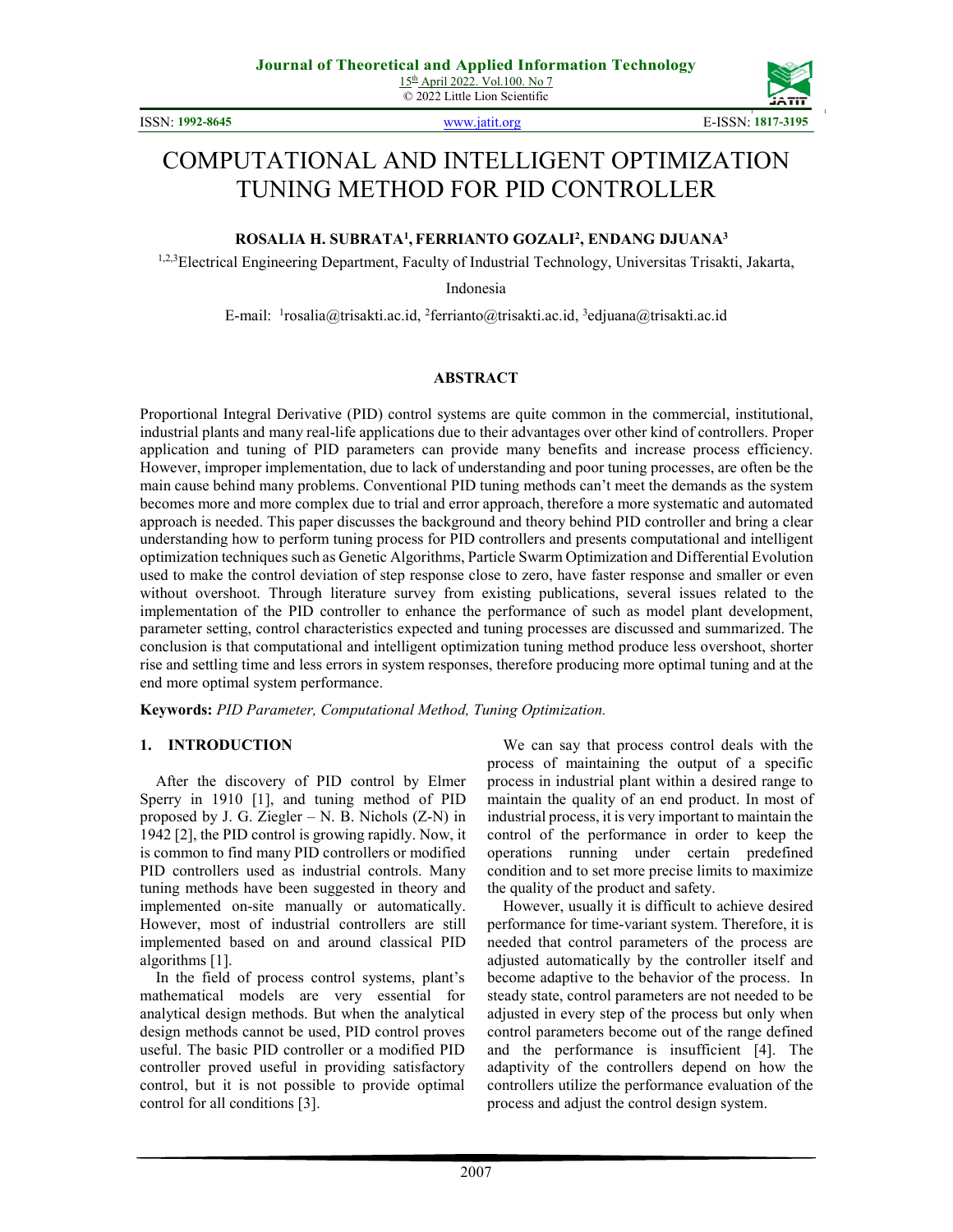15th April 2022. Vol.100. No 7 © 2022 Little Lion Scientific

|  | <b>ISSN: 1992-8645</b> |
|--|------------------------|
|--|------------------------|

ISSN: **1992-8645** www.jatit.org E-ISSN: **1817-3195**

As PID controllers work based on combination of suitable P, I and D parameters for each system in order to produce optimal system performance, these parameters (P, I and D) need to be tuned, a process known as PID tuning. PID tuning means that the control loop has a specific goal which is achieved by using the right P, I, and D parameters. PID tuning is necessary in order to have the desired closed-loop control. PID tuning can result in many benefits such as the process can operate in a stable way, reduce oscillations, reducing energy consumptions and stability of the system can be achieved with a minimum amount of operator interventions.

Nevertheless, conventional PID parameters tuning methods have limitation in that they may produce suboptimal performance, for which further adjustment of PID parameters is needed. With the advancement of computational methods, many optimization techniques in engineering are used in PID tuning to improve the capabilities of conventional PID parameter tuning methods. Various meta-heuristic methods used in Artificial Intelligence such as Genetic Algorithm (GA), Differential Evolution (DE), and Particle Swarm Optimization (PSO) have been used for determining the optimal PID tuning. These methods can produce accurate PID parameters therefore producing optimal system performance.

In this paper a number of methods used for PID tuning are reviewed. We divided the tuning methods into two categories: Conventional Tuning Methods and Computational and Intelligent Optimization Methods. A brief explanation of each method is described then followed by examples of a case study of the tunings that have been carried out previously, and presents the simulation results of the implementation of PID tunings on the control system process using these methods. Several examples of case studies carry out comparative analysis, and explain the comparison results.

## **2. PID CONTROLLER**

Proportional Integral and Derivative or abbreviated PID, and it is one kind of approach used to control different process variables in industrial applications. The PID controller block diagram of a plant is shown in Figure 1. These control elements can perform individually or collectively, for example, a P-controller, a PI controller, or a PID controller. Each control parameter can be adjusted and controlled individually and each control element can be used for specific purposes depending on the application. The transfer function of a standard PID controller usually written in "parallel form" or in "ideal form" can be seen in eq.  $(1)$  and eq.  $(2)$  [1]:

 $T_i s$ 

$$
G(s) = K_p + K_i \frac{1}{s} + K_d s
$$
 (1)  

$$
G(s) = K_p \left( 1 + \frac{1}{T_{cs}} + T_d s \right)
$$
 (2)

$$
\begin{array}{c}\n\hline\n\text{right} & + \text{set} \\
\hline\n\end{array}\n\qquad\n\begin{array}{c}\n\hline\n\text{eff} & K_p \left( 1 + \frac{1}{T_{is}} + T_{d} s \right) & \frac{u(t)}{P_{\text{recess}}} \\
\hline\n\end{array}\n\qquad\n\begin{array}{c}\n\hline\n\text{Plant/} \\
\hline\n\end{array}\n\qquad \qquad \text{Figure 1: PID Controller of a Plant}
$$

Output of the PID controller:  
\n
$$
u(t) = K_p e(t) + K_i \int_0^t e(t) dt + K_d \frac{de(t)}{dt}
$$
\n
$$
K_p, K_i, K_d \text{ positive.}
$$
\n
$$
K_i = K_p \frac{1}{T_i} \text{ and } K_d = K_p T_d.
$$
\nEq (3) can be written as follows [3]:  
\n
$$
u(t) = K_p e(t) + \frac{K_p}{T_i} \int_0^t e(t) dt + K_p T_d \frac{de(t)}{dt}
$$
\n
$$
v = W_i e(t) + \frac{K_p}{T_i} \int_0^t e(t) dt + K_p T_d \frac{de(t)}{dt}
$$
\n
$$
K_p = \text{proportional gain; } K_i = \text{integral gain; } K_d = \text{derivative gain; } T_i = \text{integral time; } T_d = \text{ derivative}
$$

time. The Proportional also called P-controller will produce an output proportional to the error signal  $e(t)$ . This controller always produces a system steady-state errors but it can provide stable operation. By improving the proportional constant  $K_p$ , the speed of the system response will improve. The P-controller needs a manual reset if used independently because it never gets to a system steady state. However, if the proportional constant  $K_n$  is too large, the system will take a long time to reach steady-state condition. The Proportional controller equation is formulated as [3]:

$$
u(t) = K_p e(t) \tag{5}
$$

The Integral also called I-controller is needed to eliminate steady-state error and this controller can integrate the error over a period of time so that the error value becomes zero. The integral controller equation is formulated as [3]:

$$
u(t) = K_i \int_0^t e(t) dt
$$
 (6)

If a negative error occurs, the controller output will decrease, meaning the response speed is reduced and the system stability is disturbed. To increase the response speed, the integral gain,  $K_i$  is reduced.

The Derivatives also called D-controller will give a kick start at the output so as to improve system response. The output produced by this controller depends on the rate of change of the error with respect to time. The D-controller can anticipate future error behavior unlike the I-controller. To increase the speed of system response by increasing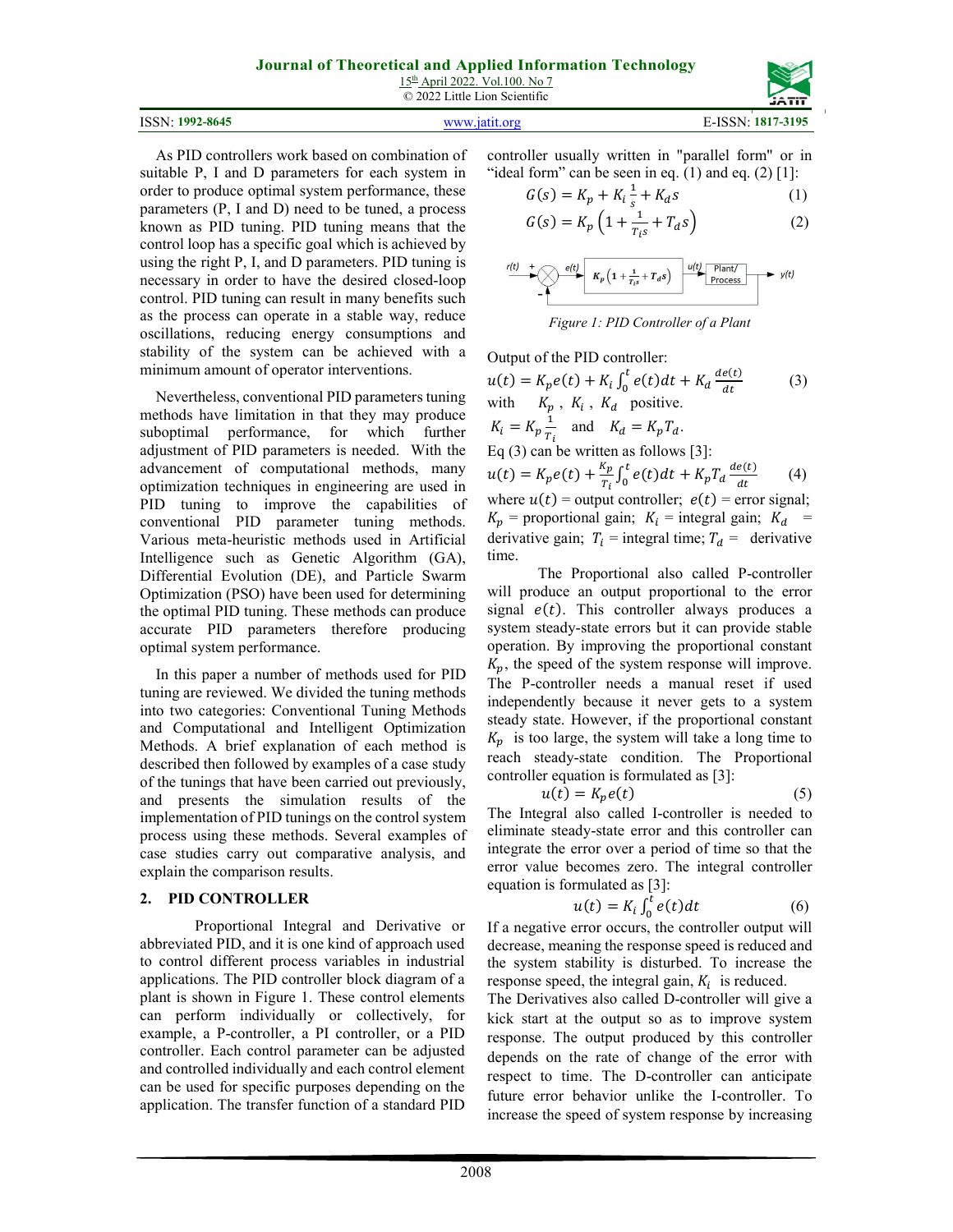2009

desired, such as too large an overshoot in the step response, a fine tuning must be carried out until the desired condition is reached [2]. In general, the Ziegler Nichols tuning rule produces the value of the integral time, proportional gain and derivative time parameters based on the transient response characteristics of the plant as a starting point for fine tuning [3].

## **3. PID TUNING METHOD**

As stated before, PID tuning relates to processes of determining PID parameters based on the method used to produce the engineering specifications and desired closed-loop performance characteristics. The best plant optimization can be accomplished if the closed-loop control able to control the process stability, reduce plant oscillations, efficiency and minimize energy consumption.

A number of conventional tuning methods are done manually, difficult and take a lot of time. In order to get the ideal PID parameters efficiently, it is necessary to tune the optimal parameters. There are many methods of PID tuning. In this paper, PID tuning methods are divided into two categories: 1). Conventional Tuning Methods and 2). Computational and Intelligent Optimization Methods.

#### **3.1 Conventional Tuning Methods**

 The steps to determine the PID controller parameters with conventional methods, first make assumptions about the desired plant output, conduct an analytical or graphical analysis, then determine some features of the process. Tuning the controller parameters by this method in most cases does not give perfect results and further tuning is required because it is based on the assumptions made. Conventional PID tuning methods are briefly discussed in the following sections.

#### **3.1.1 Ziegler-Nichols Method**

 The Ziegler–Nichols tuning formulas were developed empirically based on simulations of many existing cases. The Ziegler–Nichols tuning method developed by John G. Ziegler and Nathaniel B. Nichols in 1942 is a heuristic tuning of a PID controller. To discover the parameters of the PID controller, the following classical tuning methods are used: step response method and frequency response method. There are two parameters in these methods process dynamics, namely the parameter which represent the process gain and the parameter which represent how long the process is. These

So finally, by combining these three parameters, the desired response for the system can be achieved.

the derivative gain  $K_d$ . The derivative control

The effect of each controller parameter P, I, D independently on closed-loop performance is described in Table 1 while for open-loop performance this table is useful as a first reference for stability. However,  $K_p$ ,  $K_i$  (or  $T_i$ ) and  $K_d$  (or  $T_d$ ) are mutually dependent in tuning for achieving

> *Table 1: Effects of parameter P, I, and D independently*

> > Settling

Time

 $\overline{\text{Small}}$ 

Increase

Increase

Decrease

Steady-

state Error

Decrease

Large

Decrease

Minor

Change

Stability

Degrade

Degrade

Improve

Overshoot

Increase

Increase

Decrease

 $dt$ 

equation is formulated as follows [3]:

 $u(t) = K_d \frac{de(t)}{dt}$ 

optimum performance [1].

Rise

 $\rm Time$ 

Decrease

Small

Decrease

Small

Decrease

Closed-Loop

Response

Increasing  $K_p$ 

Increasing  $K_i$ 

Increasing  $K_d$ 

## **2.1 PID Controller Design**

What needs to be done in designing a PID controller in a plant is first to derive the plant's mathematical model. In reality, it is not easy to derive the mathematical model of a complicated plant. In this situation, an experimental approach is performed to improve the controller design. Then select and apply various design techniques so that the system achieves the desired criteria. To produce the desired transient and steady state characteristics, needs to determine the appropriate control parameters. The process of setting the controller parameters in order to produce the desired system criteria is called controller tuning.

PID controllers are most often used by practitioners in designing control systems because the PID technique is quite mature and well understood. PID parameter tuning is very important to obtain the desired system characteristics. By tuning the PID parameters correctly, it can improve slow system response, reduce large oscillations, reduce steady state errors and improve system stability. However, there is no single tuning strategy that applies to all kinds of control systems, so no single tuning method which able to tune all kinds of loops optimally.

Ziegler and Nichols found a rule to adjust the PID controller when the mathematical model cannot be known. The Ziegler-Nichols rule consists of a set of values that will give stable system characteristics. If the system provides conditions that are not as

## ISSN: **1992-8645** www.jatit.org E-ISSN: **1817-3195**



(7)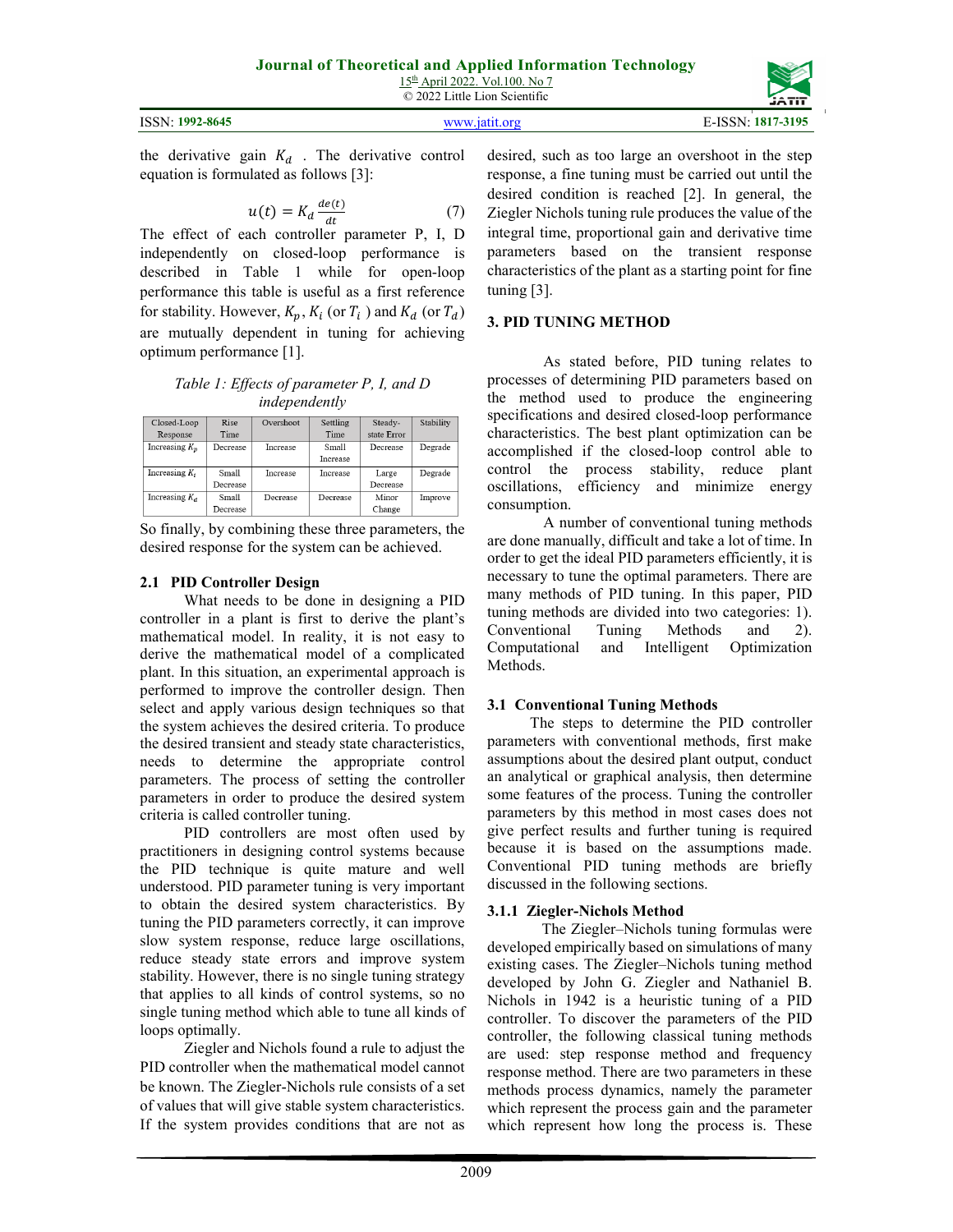15th April 2022. Vol.100. No 7 © 2022 Little Lion Scientific

|                         | -----                               |
|-------------------------|-------------------------------------|
| 1992-8645<br>ISSN:<br>. | 1.73197<br><b>TOON</b><br>'N<br>ה ו |

parameters are expressed by simple formulas. The Ziegler-Nichols tuning method is well implemented in systems with a small gain ratio and a smaller deadtime than the time constant. [5]. These methods are still widely used by controller manufacturers and process industry, both conventional methods and modified conventional methods. For some purposes, the result is acceptable but not optimal for all applications.

In the step response method, parameters are determined from the unit step response of the process. To approximate the characteristics of the system, an open-loop test was carried out. First, determine the point at which the slope of the step response reaches its maximum, and then draw a tangent to this point. The intersection of the tangent and the coordinate axes gives the parameters  $a$  and  $L$  (measured on the step response of the process), as shown in Figure 2. The step response method can only be used for stable processes. This method provides PID parameters directly as function of  $a$ and L and the estimation of the period  $T_p$  of the closed-loop systems, as shown in Table 2 [5].



*Figure 2: Ziegler-Nichols step response method Characterization* 

*Table 2: PID parameters for the Ziegler-Nichols step response method* 

| Controller |            |    | $T_{d}$ | $\tau_{p}$ |
|------------|------------|----|---------|------------|
| р          | a          |    |         | 4L         |
| PI         | 0.9/<br>΄a | 3L |         | 5.7L       |
| PID        | 1.2/       | 2L | 0.5L    | 3.4L       |

The parameters in the frequency response method named the ultimate gain  $(K_u)$  and the ultimate period  $(T_u)$ . To determine the PID controller parameters, first adjust the parameters until the control action in proportional  $T_i = \infty$  dan  $T_d = 0$ , then improve the gain so the system starts to oscillate. The gain obtained at this stage named  $K_u$  and the period of the oscillation is  $T_u$ . Table 3 shows the simple ZieglerNichols formulas for the PID controller parameters in terms of the  $K_u$  and the  $T_u$  [5].  $T_p$  = period of the dominant dynamics of the closed-loop system. This method is suitable only for closed loop PID controller systems. The use of this method aims for the system to achieve stability quickly. The advantage of this Ziegler-Nichols method such as  $K_u$  and  $T_u$  parameters are simpler to find accurately than the parameters  $a$  and  $L$  in the step response method.

*Table 3: The Ziegler-Nichols frequency response method PID controller parameters.* 

| Controller |              |            | $T_d$          | $I_p$     |
|------------|--------------|------------|----------------|-----------|
| р          | $0.5K_{11}$  |            |                | $T_u$     |
| PI         | $0.4K_{u}$   | $0.8T_{u}$ |                | $1.4T_u$  |
| PID        | $0.6K_{\nu}$ | $0.5T_u$   | $0.125T_{\nu}$ | $0.85T_u$ |

The advantages of Ziegler-Nichols tuning method are its simplicity, intuitive, easy to use than other methods and requires only a few trials it is quite simple to generate the appropriate controller parameters while the disadvantages of this method are the tuning result is sensitive to non-linearities and approximations for the tuning parameters values might not be entirely accurate for different systems.

#### **3.1.2 Cohen Coon Method**

The Cohen-Coon tuning method is derived from the Ziegler-Nichols method, but in the process, it uses more information from the system so as to make the control performance much better. Cohen-Coon tuning method is classified as an offline tuning method. There are three parameters defined in this method, parameter  $a$  is steady state gain,  $L$  is time delay, and  $T$  is time constant.

Cohen-Coon tuning formulas as found in Table 4 were obtained based on analytical and numerical computational. The parameters  $a = K_p L /$ T and  $\tau = L/(L + T)$  are used in the table,  $T =$ apparent time constant, and  $\tau$  = relative dead time [5]. The initial control parameters are measured based on the response of the system with the time constant and time delay as the output of a step change at steady state. The main design criterion in this method is rejection of load disturbances thus minimizes the steady state error [5].

The advantages of Cohen-Coon tuning method are reducing errors in approximating the steady state gain and the time delay by using the gain, good enough for systems with time delay, and response to closed loop is faster than Ziegler-Nichols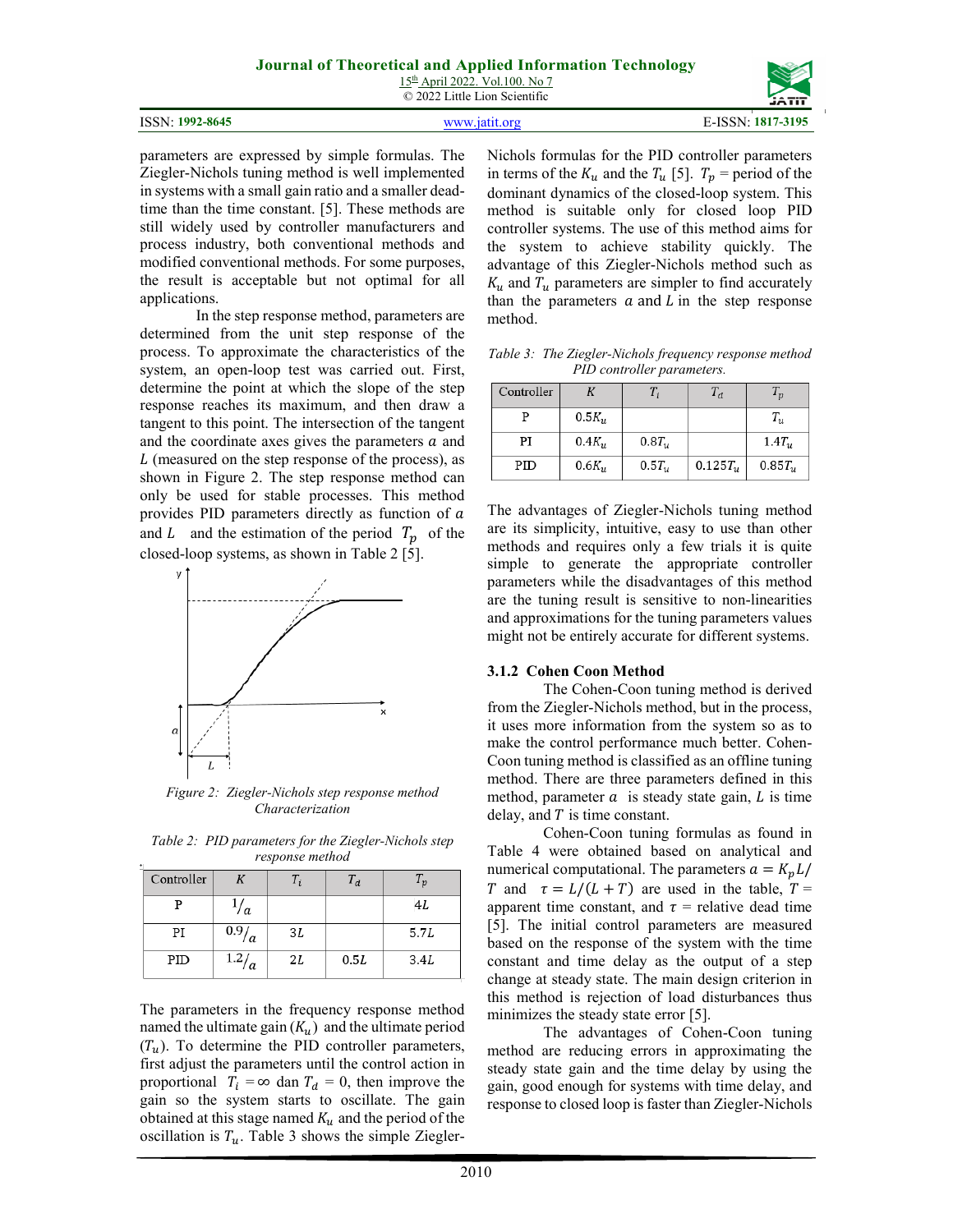ISSN: **1992-8645** www.jatit.org E-ISSN: **1817-3195**

method. The disadvantage of Cohen-Coon tuning method is that it cannot be used online.

*Table 4: Cohen-Coon Method Controller Parameters.*

| Controller | K                                                     | $T_i$                             | $T_d$                                        |
|------------|-------------------------------------------------------|-----------------------------------|----------------------------------------------|
| P          | $0.35\tau$<br>$-\tau$                                 |                                   |                                              |
| PI         | $0.92\tau$<br>0.9<br>$\overline{a}$                   | $3.3 - 3.0\tau$<br>$1 + 1.2\tau$  |                                              |
| PD         | $0.13\tau$<br>1.24<br>$\overline{1-\tau}$<br>$\alpha$ |                                   | $0.27 - 0.36\tau$<br>$1 - 0.87\tau$          |
| PID        | 1.35<br>$0.18\tau$<br>$\overline{a}$                  | $2.5 - 2.0\tau$<br>$1 - 0.39\tau$ | $0.37 - 0.37\tau$<br>$\overline{1-0.81}\tau$ |

## **3.1.3 Chien, Hrones and Reswick (CHR) Method**

The Ziegler-Nichols step response method was modified by Chien, Hrones and Reswick to make better damped closed-loop systems. The Chien-Hrones-Reswick (CHR) autotuning method focuses on setpoint response and disturbance response, the controller parameters formulas are given in Table 5 and Table 6 [5]. This method provides overshoot formulas for 0% and 20%. Determination of parameters a and L can be seen in sub chapter 3.1.1 Figure 2 of this article.

*Table 5: Controller parameters of the CHR load disturbance response method.* 

| Overshoot  |                    | $0\%$ |       |                    | 20%  |       |
|------------|--------------------|-------|-------|--------------------|------|-------|
| Controller | K                  | Τ,    | $T_d$ | К                  |      | $T_d$ |
| P          | $\sqrt{0.3}/a$     |       |       | 0.7<br>Ιa          |      |       |
| PI         | $\overline{0.6}/a$ | 4L    |       | 0.7/<br>Ιa         | 2.3L |       |
| PID        | 0.95/<br>Ιa        | 2.4L  | 0.42L | $\overline{1.2}_a$ | 2L   | 0.42L |

Parameters tuning formula for the 20% overshoot in Table 5 are similar to the Ziegler-Nichols step response method as found in Table 2. However, for the 0% overshoot, the gain and the derivative time are smaller and the integral time is larger. It can be said that the performance of proportional, integral and derivative, are smaller [5].

*Table 6: Controller parameters of the CHR setpoint response method.* 

| $. 256.00$ $. 1.000$ |                    |       |       |                     |       |       |
|----------------------|--------------------|-------|-------|---------------------|-------|-------|
| Overshoot            |                    | $0\%$ |       |                     | 20%   |       |
| Controller           |                    |       | $T_d$ |                     | $T_i$ | $T_d$ |
| P                    | $\sqrt{0.3/2}$     |       |       | $\sqrt{0.7}/a$      |       |       |
| PI                   | 0.35/a             | 1.2T  |       | $\overline{0.6/}_a$ |       |       |
| PID                  | $\overline{0.6}/a$ |       | 0.5L  | 0.95/<br>l a        | 1.4T  | 0.47L |

## **3.1.4 Kappa-tau (KT) Method**

Kappa-tau (KT) tuning method was designed to fill the gap of the Ziegler-Nichols method for systems with high proportional gains and the rules providing unsatisfactory performance for systems with long normalized dead time. Kappa-tau tuning method is based on the parameters K and  $\tau$ and designed for load disturbance response. The method offers opportunity to distinguish between setpoint and disturbance response. The advantages of Kappa-tau tuning method are less oscillatory response and optimal for disturbance rejection with no overshoot while the disadvantages are it cannot achieve closed-loop performance characteristics in consequence of 0% overshoot.

## **3.1.5 Lambda Method**

The Lambda tuning method was developed for systems with a long dead time *L* and includes an analytical tuning method of PID parameter. The time constant of the closed-loop response is expressed by the  $\lambda$  parameter. The response is assumed to follow a first order with  $L$  and  $\lambda$  as a tuning parameter. Lambda tuning is applicable only for PI controller, parameters is given in Table 7 [5].

*Table 7: PI controller parameters of Lambda Tuning Method.* 

| $K_p(\lambda + L)$ |  |
|--------------------|--|

The advantages of Lambda tuning method are the possibility of choosing how fast the response of the controller, with a wide time delay and response with no overshoot while the disadvantages are minimal for disturbance rejection.

#### **3.2 Computational and Intelligent Optimization Methods**

With the advancement of computational methods, many optimization techniques in engineering are used in PID tuning to improve the capabilities of conventional PID parameter tuning methods. The main purpose is to make the control deviation of step response close to zero, have faster response and smaller or even without overshoot. Various meta-heuristic methods used in artificial Intelligence such as Genetic Algorithm (GA), Differential Evolution (DE), and Particle Swarm Optimization (PSO) have been used for determining the optimal PID tuning of various systems. GA/DE/PSO is used to obtain PID parameters and an output signal in the context of system requirements [6]. A general schematic of the system can be seen in Figure 3.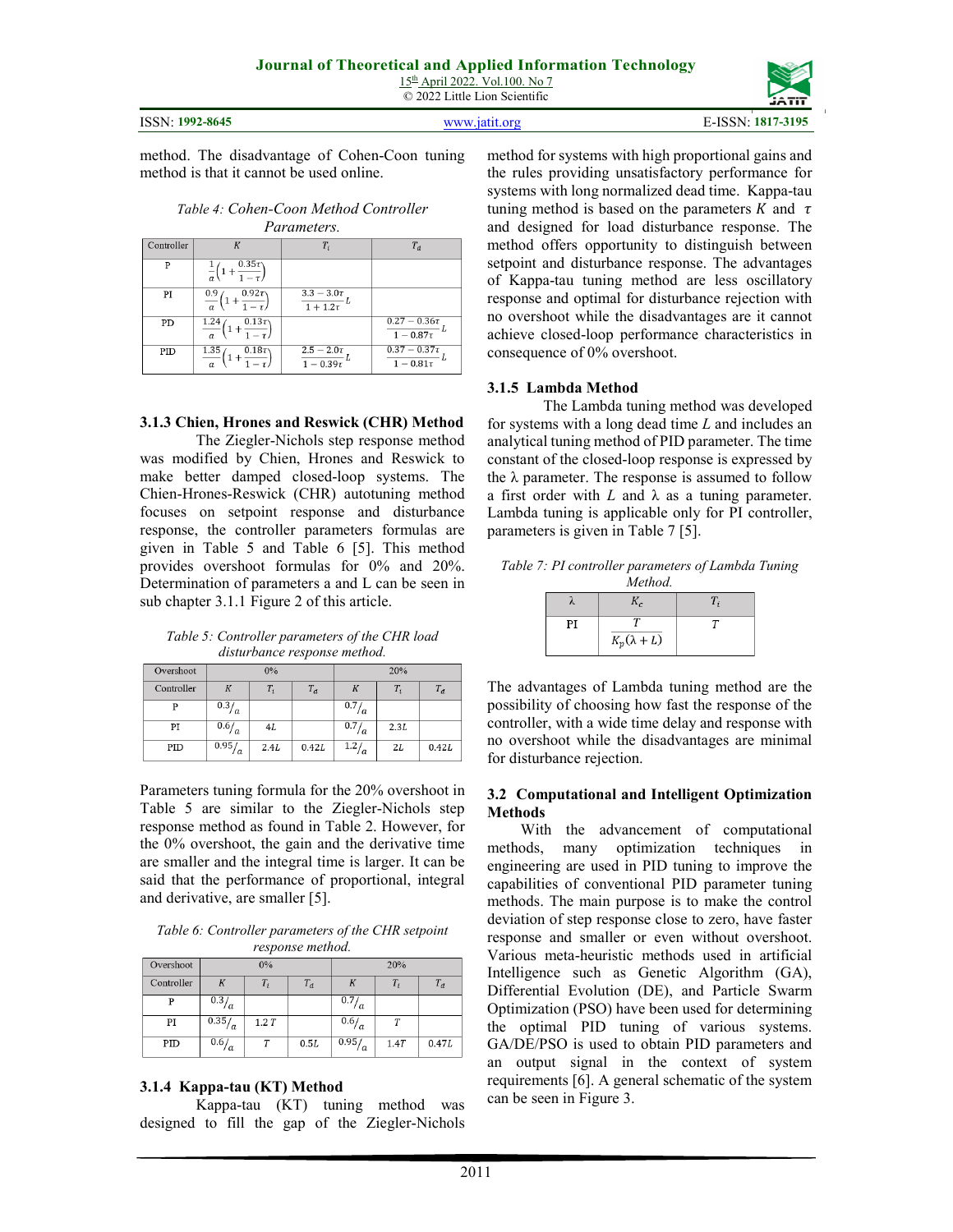ISSN: **1992-8645** www.jatit.org E-ISSN: **1817-3195**





*Figure 3: General schematic of the system* 

#### **3.2.1 Genetic Algorithm (GA)**

The Genetic Algorithm's concept was first found by J.H. Holland in 1970 and relies on natural evolution principles [7]. A genetic algorithm (GA) is a stochastic method for optimization problems based on a natural selection process that mimics biological evolution. Three basic operations or genetic operation in generic algorithm are 1) Selection and Reproduction, 2) Crossover and 3) Mutation. The application of these operations allows the creation of new chromosomes which represents a solution of the problem and may be better than their parents.

The GA procedure starts by selecting the right number of chromosomes from the initial population where each chromosome represents an adequate solution and is tested with a fitness function [7], [8]. The current population then undergoes an evolutionary process to produce a new chromosome called a new generation. Chromosomes in this new generation are better than the previous generation. This algorithm is repeated until it produces an optimal solution [9], [10]. The process flowchart of GA is presented in Figure 4 [9], [11].



*Figure 4: GA process flowchart.* 

PID parameter tuning process steps using GA: 1. Generate Population: Generate the initial population of a few chromosomes at random. Each chromosome comprises of three PID gains  $(K_n, K_d, K_i)$  with value bounds varied depend on the objective functions used and written as binary strings. The first and the most crucial step is to encoding the problem into suitable GA chromosomes. The more the chromosomes number, the better the chance to get the optimal results.

2. Initialization: Create generation of the initial population and fix in an explicit array using the Ziegler-Nichols method [9] to ensure the system stability and the convergence.

**3.** Fitness Value Calculation

There are two issues related to this step, the objective function and the fitness function. The objective function is useful for ensure the validity of the fitness function in each chromosome. The function is set according to the system requirements to get the optimal value. Several objective functions can be seen below:

a. Integral Absolute Magnitude of the Error:

$$
IAE = \int_0^{\tau} |e(t)| dt \tag{8}
$$

b. Integral of the Squared Error:

$$
ISE = \int_0^{\tau} e(t)^2 dt \tag{9}
$$

c. Integral of Time multiplied by Absolute Error:

$$
ITAE = \int_0^\tau t|e(t)|\,dt\tag{10}
$$

d. Integral of Time multiplied by the Squared Error:  $ITSE = \int_0^{\tau} te(t)^2$ (11)

 $\bf{0}$ Fitness function: The implemented objective function is evaluated to reduce errors based on system requirements. The result of this evaluation is defined as a fitness function.

4. Selection: Selection is used to obtain chromosomes which will be selected for crossbreeding and mutation. The higher the fitness value of the chromosome, the greater the chance of being selected. When the process is complete all the chromosomes are established.

5. Crossover and Mutation: Crossover is the GA operator that collects two-bit strings as parent values to form a new chromosome of the highest quality. This operation is not performed on all existing chromosomes but chromosomes were randomized to perform crosses. If the crossover is not performed, then the parent value will be passed down to the offspring. A considerable population implicates a smaller crossover rate. Mutation is the next GA operator of that modifies the string codification (changes a few strings at random) of the selected chromosome and replaces the genes lost from the population due to the selection process that allows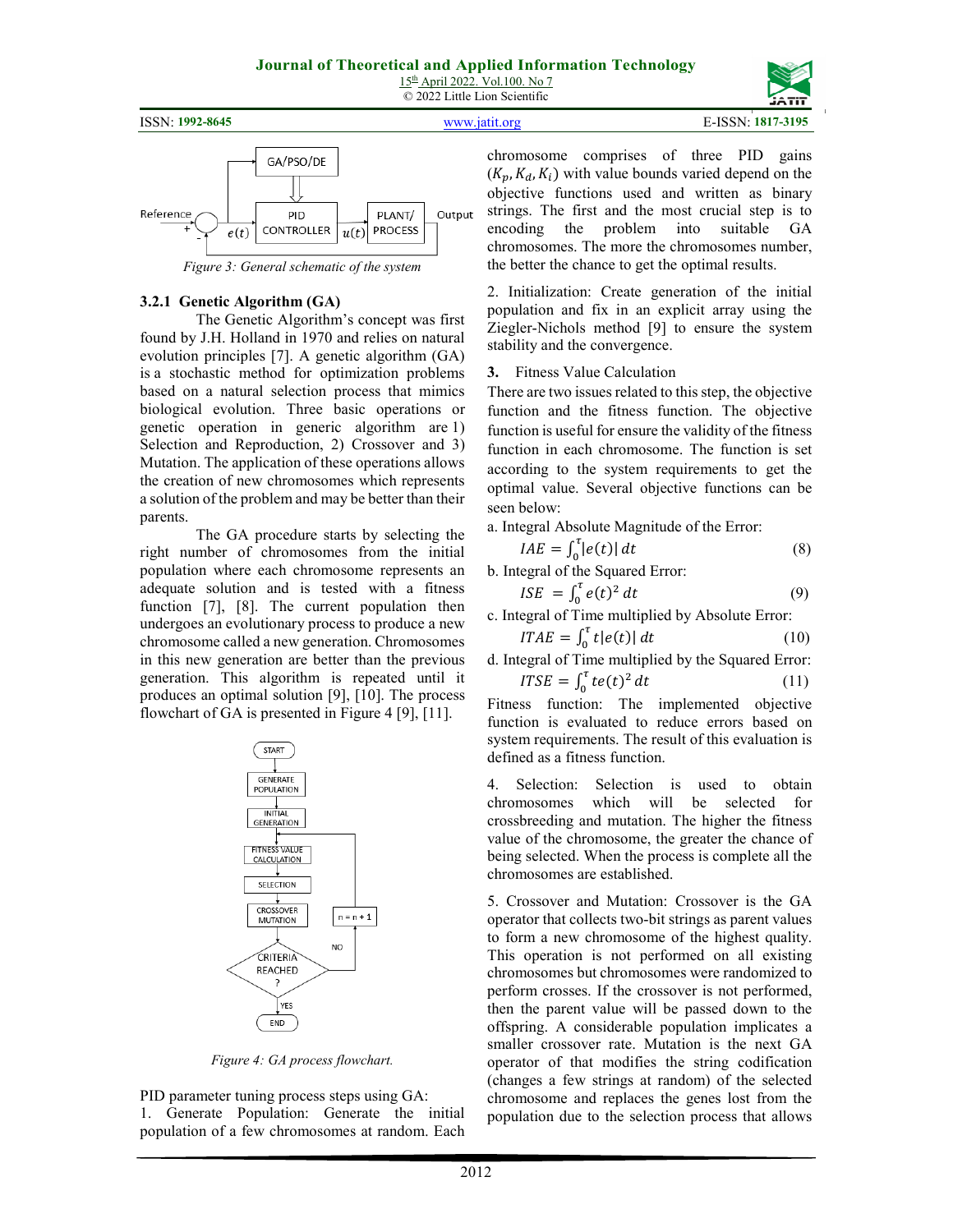ISSN: **1992-8645** www.jatit.org E-ISSN: **1817-3195**



the reappearance of genes that did not appear in the initial population.

#### **3.2.2 Particle Swarm Optimization (PSO)**

The concept of Particle Swarm Optimization (PSO) technique was introduced by James Kennedy and Russell Eberhart in 1995 [12]. The PSO algorithm mimics the behavior of a herd insects or birds to take a chance and gain advantage while moving in certain space in finding food or avoiding predators. Each particle with its own two characteristics, namely its position and velocity, able to remember the best position ever traversed in the space. The interaction of particles in the PSO method will produce the best particles in order to obtain the optimal PID parameter specifications [13],[14].

There are 3 stages in the PSO algorithm: The first stage is to generate particle's positions and velocities of the initial population randomly and they move through the space at random speeds. The second stage is to update speeds of the particles for the next iteration, particles are able to remember every interaction, following their previous best position and equivalent fitness. Velocity update is based on the value of particle fitness which is not only determine which particle has the best global value in current herd, but also determine the best position of each particle over time. And finally, the third stage is position update. A particle with the best fitness and unique for the entire space solution, is called best global value of the swarm [12], [14], [15]. The cost function applied to achieve the optimal PID coefficient is ITAE as found in equation (10), because this function is useful for reducing errors (positive and negative), and giving small overshoot percentages [12].

The process flowchart of Particle Swarm Optimization is presented in Figure 5.



*Figure 5: General Particle Swarm Optimization process flowchart* 

## **3.2.3 Differential Evolution (DE)**

Differential Evolution (DE), proposed by Storn and Price [16] is a variant of computational algorithms used in optimization problems [17]. This algorithm is similar to GA and PSO, but Differential Evolution has some advantages such as easy and simple to use, the ability to locate the accurate global optimum irrespective of the initial parameter values, it has rapid convergence and utilizes few control parameters.

Differential Evolution is a populationbased heuristic search algorithm in which the population of D-dimensional individuals is used to optimize a problem. Each individual in the population is a candidate solution to the problem and is coded as a vector. The parameters of the algorithms are the population in the generation G, the dimension of the problem D and the population size NP. DE is composed of four steps, which are initialization, mutation, crossover and selection as seen in Figure 6.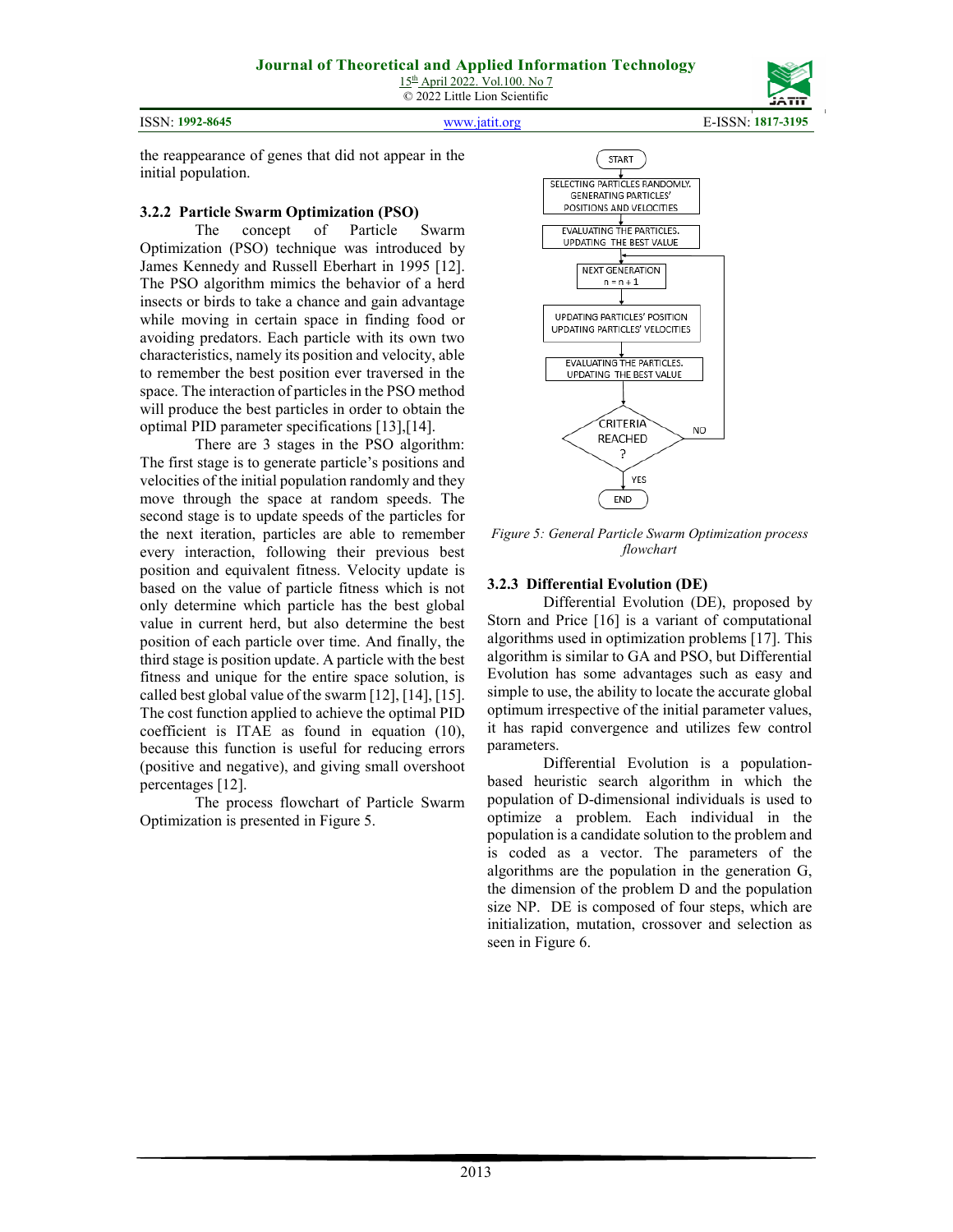ISSN: **1992-8645** www.jatit.org E-ISSN: **1817-3195**

**START INITIALIZATION MUTATION CROSSOVER**  $n = n + 1$ SELECTION CRITERIA NO **REACHED** YES STOP

*Figure 6: Flow graph of Differential Evolution algorithm.* 

Initialization: Three main parameters of the algorithm, population size (NP), mutation factor (F) and crossover rate (CR) are defined in the initialization step [18]. The setting of these parameters influences the algorithm's performance, and the optimal setting depends on the problem to be faced [19]. In general, these parameters are set after the objective function is designed [20]. The DE optimization starts with a randomly generated population of NP individuals characterized by D parameters according to a uniform distribution within the search space. Each individual represents a candidate solution to the optimization problem. After initialization, the DE algorithm performs mutation, crossover and finally selection operations iteratively until the user-defined criteria are reached. In this iterative process, new individuals are generated and evolved over generations. In this work, all generated individuals for the search space are feasible solutions since the problems are nonconstrained.

Mutation: In each G-generation, the selected mutation strategy is used to create a mutation vector. The popular mutation strategy is DE/rand/1. In this strategy, two vectors (individuals) are randomly chosen, the sum of the weighted difference of two individuals is multiplied by a mutation factor F, and the result is added to a third random vector. The difference vector automatically adapts to the scale of the optimized function, and that is the key success factor of the DE algorithm [21]. There are also some popular mutation strategies such as DE/rand/2, DE/best/1, DE/best/2, DE/current-to-best/1, DE/current-to-pbest/1 and each strategy affects population diversity differently which provides a different rate of search convergency [22]. The mutation factor F defines the search step of the optimization. According to Storn and Price, F range is in [0, 2] [16]. Generally, smaller values of F are the better when the population is closer to the global best value. In contrast, larger values of F are preferred when the population is far from the global best value [23].

Crossover: The Crossover Operation is performed to increase the diversity of mutation vectors from previous operation. In this operation, the crossover procedure generates a trial vector between the interaction of the mutation vector and the target vector. There are some option popular crossover strategies, such as classic binary crossover strategy, exponential crossover strategy [24,25], eigenvectorbased crossover strategy [26]. According to Storn and Price, the crossover rate CR range in [0,1] reflects the probability in which the trial vector inherits mutation vector's values [27] and has a direct influence on the diversity of the population [23].

Selection: The last process of the iteration is the selection process. After the crossover operation, the fitness value of the trial vector is calculated. Afterward, the trial vector and the target vector compete, and if trial vector has a better fitness value than target vector, then trial vector will replace target vector in the next generation.

## **4. RESULTS AND DISCUSSION**

The implementation of many optimization techniques to improve the capabilities of conventional PID parameter tuning methods such as GA, PSO and DE can be found in various applications. Through literature survey from existing publications, several issues related to the implementation of the controller is described as follows.

GA based PID controller tuning has been applied to Continuous Stirred Tank Reactor process with a combination of ISE, IAE, and ITAE as the objective function. The simulation results have concluded that the optimal PID parameters obtained using GA have achieved satisfactory set point tracking and disturbance rejection in the process [28].

GA based PID Controller tuning is implemented and compared with the classical Ziegler-Nichols tuning method on a position control system of DC motor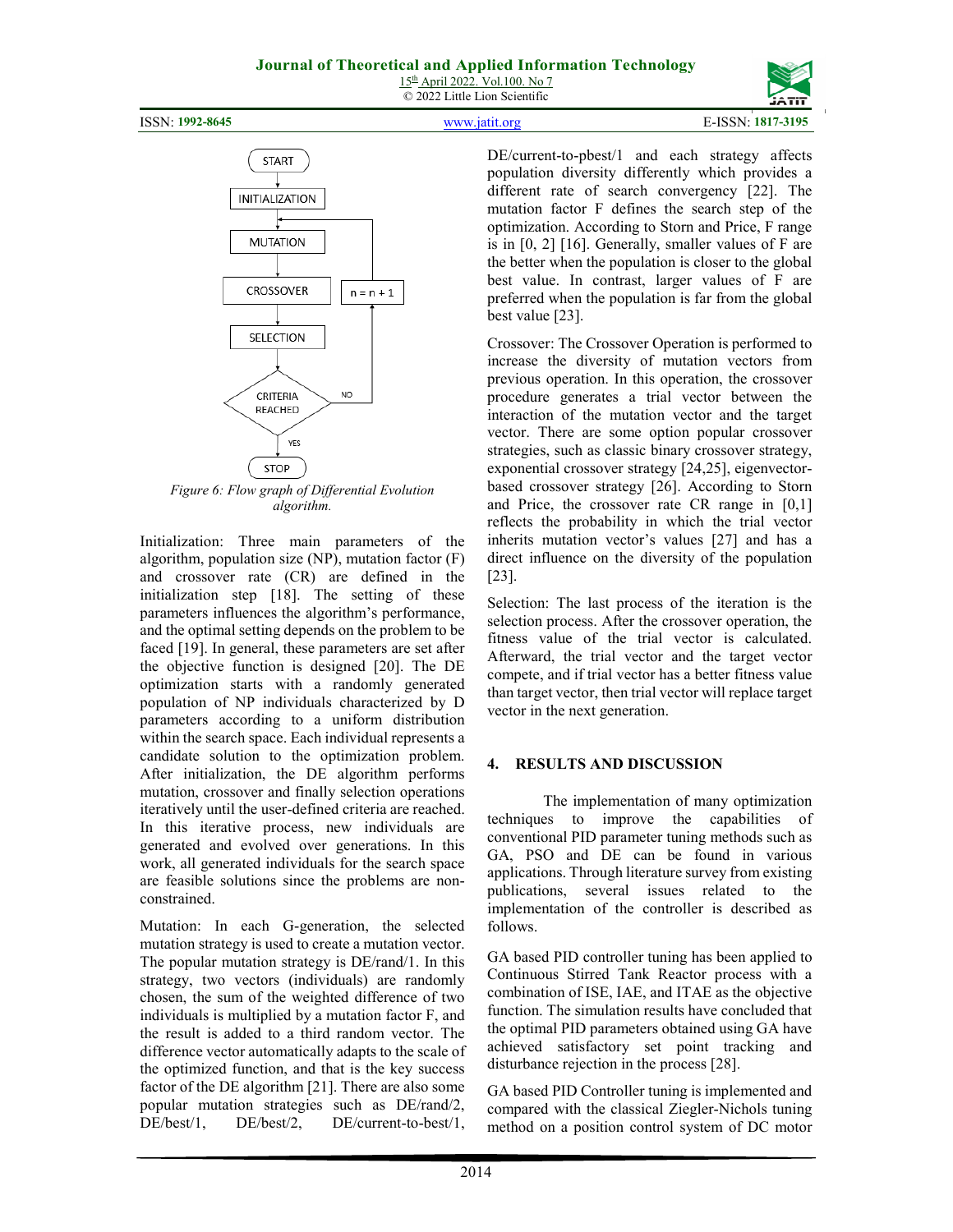and reduced errors [30].

process for PID controllers [31].

2015

provides a more fluctuating fitness value than DE. Both of these methods succeeded in finding the optimal gain parameter. Overall, the ability and effectiveness of the DE algorithm to achieve the best PID gain configuration in maintaining the electrode position is better than the PSO algorithm [34].

PID Controller using DE Method is implemented to determine the rotational speed of a DC motor with a high stable output. The simulation results display the rise time, settling time, and overshoot values of the DC motor and can be concluded that the PID tuning using the DE method produces an optimal and effective system [35].

## **5. CONCLUSION**

1. Even though conventional PID tuning have been widely used in industrial fields because of their simple principles, easy implementation and wide applications, most of the system exhibits a large percent of overshoot.

2. Computational and Intelligent PID tuning such as Genetic Algorithm, Particle Swarm Optimization and Differential Evolution which are based on Artificial Intelligence-based computational methods, can produce optimal tuning of PID parameters, therefore producing optimal system performance.

3. These computational and intelligent PID tuning methods exhibits less percent of overshoot, faster rise and settling time and less errors than conventional methods.

4. For real-valued function optimization, due to the encoding of floating-point parameters into bit strings, Genetic Algorithms are less suitable but on the other hand, evolution strategies of Differential Evolution are well suited for real-parameter optimization.

## **REFERENCES**

- [1] Kiam Heong Ang, Gregory Chong, and Yun Li , "PID Control System Analysis, Design, and Technology", *IEEE Transactions On Control Systems Technology*, Vol. 13, No. 4, July 2005, pp. 559-576.
- [2] J. G. Ziegler and N. B. Nichols, "Optimum settings for automatic controllers," *Trans. ASME*, Vol. 64, 1942, pp. 759–768.
- [3] Katsuhiko Ogata, "Modern Control Engineering"*, Prentice Hall*, 5th Edition, New Jersey 2010.

PID controller tuning using PSO method was also implemented on four different systems, 1) Linear hydraulic system to control the position and velocity of fluid flow in hydraulic cylinders driven by hydraulic pumps. 2) Linear electrical control with disturbance (D.C motor). 3) Linear thermal control system with delay. 4) Non-Linear Permanent Magnet Synchronous Motor. The simulation results showed that the PID controller tuned by PSO method, provides accurately the desired closed loop dynamics (overshoot, rise time, settling time, and steady state error) in a very short time for a small number of iterations. Overall, the PSO method could be considered as an effective and reliable auto tuning

order 3. The response produced by the PID controller with the GA method has a rise time and settling time much faster than produced by the classical method and the error produced by the GA is much smaller than the error produced by the classical method [29]. PSO-based Tuning of a PID Controller is implemented for a High-Performance Drilling Machine and is compared with the classical Ziegler-Nichols tuning method. The simulation results conclude that tuning PID parameters based on the PSO algorithm provides less overshoot, faster to reach settling time, rise time; peak time are faster;

A comparative study of the performance of PID controllers tuned with Genetic Algorithm, Particle Swarm Optimization and Hybrid Genetic Algorithm Particle Swarm Optimization applied to the Automatic Voltage Regulator system. The result showed that Genetic Algorithm has a lower fitness cost than the Particle Swarm Optimization method, Particle Swarm Optimization method is faster than the Genetic Algorithm, while the Hybrid Genetic Algorithm Particle Swarm Optimization method is more stable and effective [32].

A comparative study of the performance of PID controllers tuned by GA and PSO for DC motor position controllers concluded that GA method provides a slow response for the system while PSO method provides a better system response for the system with a lower percentage of overshoot. PSO based PID controller provides an ideal performance for position control of DC motor related to the system specifications [33].

A study compares DE algorithm and PSO algorithm for optimizing PID parameter tuning for Electrical Discharge Machining Systems. With IAE fitness function, DE algorithm gives a lower fitness function value than the PSO algorithm. While PSO

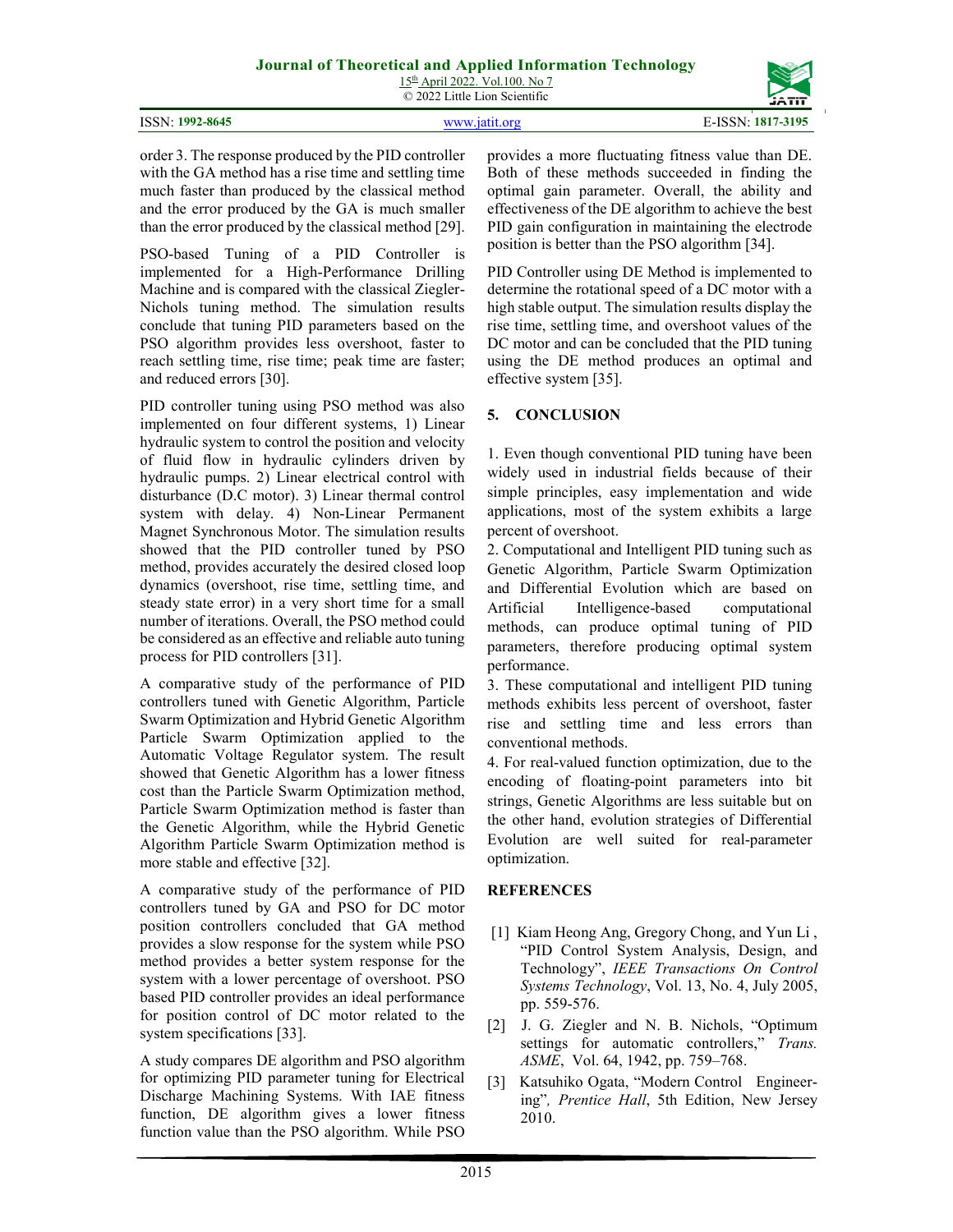15th April 2022. Vol.100. No 7 © 2022 Little Lion Scientific



#### ISSN: **1992-8645** www.jatit.org E-ISSN: **1817-3195**

- [4] Takuya Kinoshita, Toru Yamamoto, "Design of a Smart Adaptive Control System", *9 th International Symposium on Advanced Control of Chemical Processes, IFAC Papers Online*, Vol. 48, No. 8, 2015, pp. 1309-1314.
- [5] Karl Johan Astrom, Tore Hagglund, "PID Controllers: Theory, Design and Tuning", *Instrument Society of America (ISA)*, 2nd Edition, 1995.
- [6] Kachitvichyanukul, "Comparison of Three Evolutionary Algorithms: GA, PSO and DE, *Industrial Engineering & Management System,*  Vol. 11, No. 3, September 2012, pp. 215–223.
- [7] J. H. Holland, "Adaptation in natural and artificial systems: an introductory analysis with applications to biology, control, and artificial intelligence", MIT press, 1992.
- [8] E. Purwanto, E. Wahjono, I. Ferdiansyah, D. S. Yanaratri, L. P. S. Raharja, R. P. Eviningsih, and G. Basuki, "Implementation of genetic algorithm for induction motor speed control based on vector control method", *2019 International Seminar on Research of Information Technology and Intelligent Systems (ISRITI)*, IEEE Xplore, 2020, pp. 244–247.
- [9] E. Flores-Moran, W. Yanez-Pazmino, and J. Barzola-Monteses, "Genetic Algorithm and fuzzy self-tuning pid for dc motor position controllers," *19th International Carpathian Control Conference (ICCC)*, IEEE, 2018, pp. 162–168.
- [10] D. K. Meena and S. Chahar, "Speed control of dc servo motor using genetic algorithm", *2017 International Conference on Information, Communication, Instrumentation and Control (ICICIC)*, IEEE, 2017, pp. 1–7.
- [11] D. A. R. Wati and R. Hidayat, "Genetic algorithm-based pid parameters optimization for air heater temperature control," *International Conference on Robotics, Biomimetics, Intelligent Computational Systems*, IEEE Xplore, 2013, pp. 30–34.
- [12] R. Eberhart and J. Kennedy, "A new optimizer using particle swarm theory", *Proceedings of the 1995 Sixth International Symposium on Micro Machine and Human Science*, IEEE Xplore, 2002, pp. 39–43.
- [13] M. E. F. Moran and N. A. P. Viera, "Comparative study for dc motor position controllers", *IEEE Second Ecuador Technical Chapters Meeting (ETCM)*, IEEE, 2017, pp. 1– 6.
- [14] James Kennedy and Russell Eberhart, "Particle swarm optimization," *Proceedings of International Conference on Neural Networks (ICNN) 1995*, Australia, Vol. 4, IEEE Xplore, 2002, pp.1942-1948.
- [15] M. M. Reza Alavi Milani, T. Cavdar, and V. F. Aghjehkand, "Particle swarm optimization based determination of ziegler-nichols parameters for pid controller of brushless dc motors," *2012 International Symposium on Innovations in Intelligent Systems and Applications*, IEEE Xplore, 2012, pp. 1–5.
- [16] Kenneth V. Price, Rainer M. Storn, Jouni A. Lampinen, "Differential Evolution: A Practical Approach to Global Optimization", *Springer-Verlag Berlin Heidelberg*, Germany, 2005.
- [17] Ruijun Dong, "Differential evolution versus particle swarm optimization for PID controller design", *Proceedings Fifth International Conference on Natural Computation, ICNC'09*, IEEE Xplore, 2009, pp. 236–240.
- [18] Lyuyang Tong, Minggang Dong, ChaoJing, "An improved multi-population ensemble differential evolution", *Neurocomputing*, 2018, Elsevier, pp. 130–147.
- [19] A.W. Mohamed, A.K. Mohamed, "Adaptive guided differential evolution algorithm with novel mutation for numerical optimization", *International Journal of Machine Learning and Cybernetics*, Springer, 2019, pp. 253–277.
- [20] Tanabe, R.; Fukunaga, A.S. "Improving the search performance of SHADE using linear population size reduction", *Proceedings of the 2014 IEEE Congress on Evolutionary Computation (CEC)*, Beijing, China, July 2014; pp. 1658–1665.
- [21] Vladimir Stanovov, Shakhnaz Akhmedova , Eugene Semenkin "Selective Pressure Strategy in differential evolution: Exploitation improvement in solving global optimization problems", *Swarm and Evolutionary Computation 2019*, Vol. 50, Nov. 2019, pp. 1- 41.
- [22] Janez Brest, Mirjam Sepesy Maučec, Borko Bošković, "Single Objective Real-Parameter Optimization: Algorithm jSO", *2017 IEEE Congress on Evolutionary Computation (CEC),*  IEEE Xplore, Spain, 2017, pp. 1311-1318.
- [23] Wu Deng, Junjie Xu, Yingjie Song, Huimin Zhao, "Differential evolution algorithm with wavelet basis function and optimal mutation strategy for complex optimization problem", *Applied Soft Computing Journal*, Vol. 100, 2020, Elsevier, pp. 1-16 .